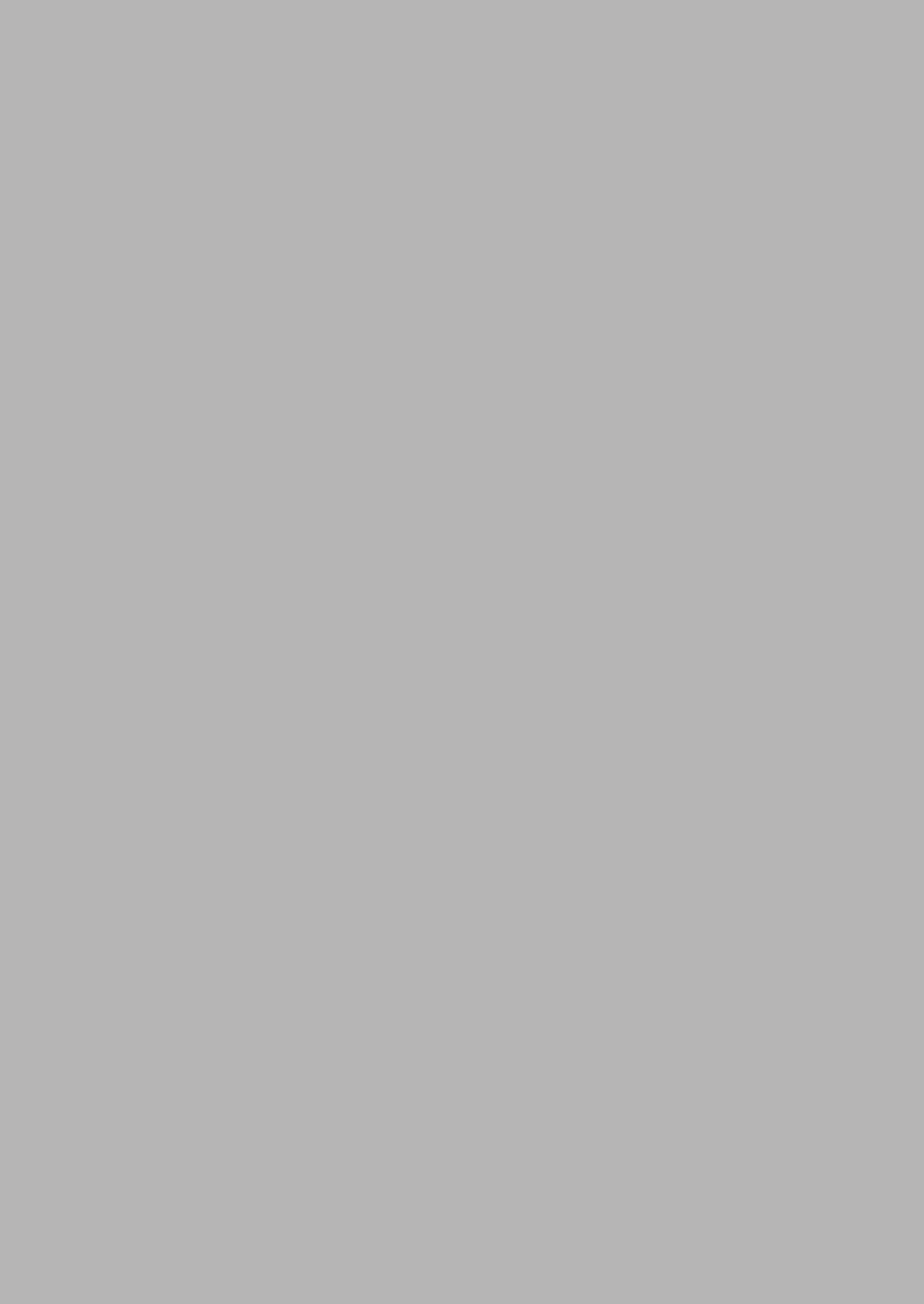# The Reputation of Fantastic Literature is up to Those of Us Involved in it

Martin Šust is an editor and a journalist concentrating especially at foreign fantastic literature. He has put together a successful series of anthologies called *Trochu divné kusy*, or individual anthologies *Plameny hvězd* and *Plnou parou*. In 2006–2011 he worked as a chief editor of a Czech edition of prestigious *The Magazine of Fantasy and Science Fiction*. He collaborated with magazines *Ikarie* and *Pevnost*, and today he is an editor of foreign stories in a magazine *XB-1*, and he cooperates with publishers, such as Argo or Laser-books.

## *How is fantastic literature currently perceived in the Czech Republic?*

Each of us associates with a different circle of friends and acquaintances, and therefore reacts to similar questions in different ways. I personally also try to have a good knowledge of various attitudes to the fantastic outside the community of the genre fans. In general, it seems that the perception of the fantastic is slightly improving, and I am really glad that fantastic literature finds its place at Czech universities. In spite of that, however, the broad public still see it rather as a collection of low genre clichés and its fans as freaks who make crop circles at night.

Such similar idea about the genre is also shared by the readers and, in many cases, also the authors of mainstream literature; on the other hand, publishers perceive it more and more as a potential "gold mine", and also as an interesting addition to the editorial plan – this I find to be the most significant shift upwards so far. This helps to publish not only commercial projects, but also some more demanding texts with the corresponding emphasis on the quality of the published book. It is up to those who engage in fantastic literature to improve its reputation.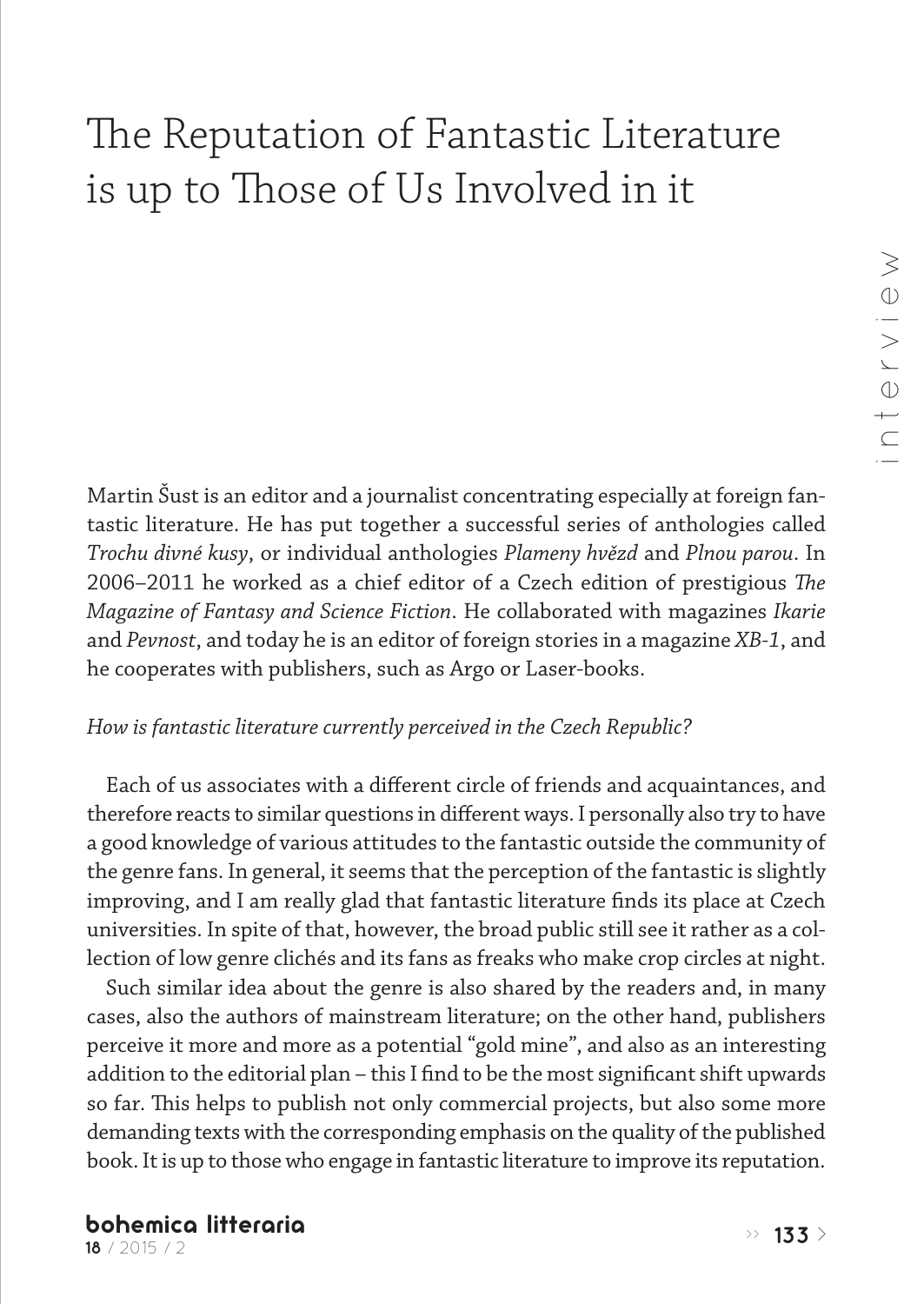> **134** >>

Interview **The Reputation of Fantastic Literature is up to Those of Us Involved in it**

*You focus quite a lot on foreign literature translated to Czech. What is its position in the world? Is it in any way different from its position in the Czech Republic?*

As I suggested in my previous answer, the position of the fantastic is very often ambiguous even within one country, let alone the whole world. The term "world fantastic" was in the past equal to the "Anglo-American fantastic", which has been hopefully changing a little in the past few years. Today, young authors from all around the world have no problem to write in English, and establish themselves also outside their own country. Some of them write only in English, and are more popular abroad.

In some countries, the fantastic goes through a turbulent rise, which can be demonstrated e.g. on the cases of China or India. In our country we have nothing to complain about, our country is almost a promised land for the fantastic. For example, we are the only country in Europe with two monthly issued printed magazines of the genre, both being published without the state aid. My personal wish is for the Czech fantastic to be more open, which is an appeal not only to its fandom. We need a more strict comparison with general literature, a larger number of professional objective literary critics, and authors who are not afraid to go against the tide of contemporary genre trends.

#### *What type of the fantastic is most attractive for current readers?*

In general it is the fantastic which is in some way connected to any media phenomenon, such as a book on which a film, a TV series or a computer game is based, and also stories that develop a similar universe, primarily created for a different medium. An important role is also credited to inventive advertising thanks to which especially those average works, easily accessible to the public, become bestsellers. We are talking here mainly about the undemanding and readable fantastic full of action. On the other hand, every year there are also published enough books which are attractive even for a more demanding reader.

*What is the popularity rate of the traditional subgenres of the fantastic: science fiction and fantasy? And can we determine the causes of this situation?*

Modern fantastic permanently goes through different genres, since the beginning of the new millennium it was, e.g. New Weird (a wave of steampunk related to the popularity of this lifestyle), or the incredible increase of popular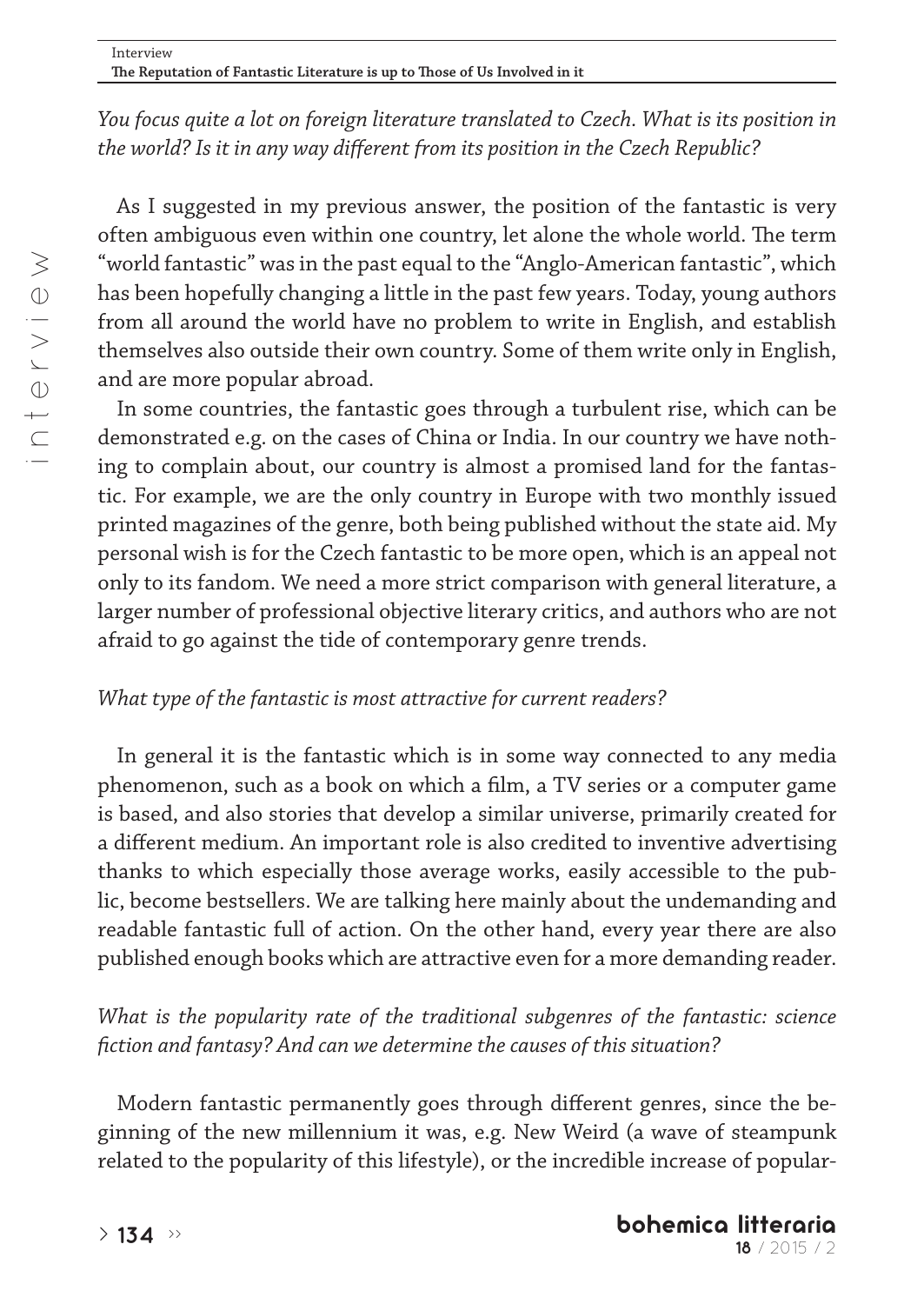ity of paranormal romance… The situation on the market very often changes every few years. Currently we can observe a significant drop in popularity in paranormal romance once so widespread. Science fiction on the other hand, has been lately the only genre within the fantastic whose number of titles published on the dominant American market is slightly increasing.

Fantasy obviously leads the market, but this is also connected to the fact that it is a genre with very loose limits; it is not only the epic fantasy, meaning those stories continuing in the tradition of authors, such as J. R. R. Tolkien, R. E. Howard etc. Thanks to its openness, fantasy is also more comprehensible to any reader, whereas, science fiction is often considered as more difficult for readers, with using scientific terminology and hypotheses, which does not suit everyone.

The rebirth of science fiction is among others also connected to the fact that the publishers and authors have realized the power of the fantastic for children and young audiences, and they have aimed at the "education of future readers". We can also observe it in connection to the media space where there appear a growing number of film blockbusters, TV series and computer games related to science fiction, which can be seen as an indicator of an established trend for the future. In my view, it is an ever-changing development that I consider neither negatively nor positively, I just objectively watch it. As a reader, I then choose especially interesting or inspiring books without being interested in their genre; and as an editor of a genre literary magazine, I try, by means of foreign stories, to provide the reader with not only readable stories, but also stories that respect the current development.

## *You have worked in the field since the beginning of the new millennium, have you observed any significant development in the genre?*

Of course, I do not even know here to start. I was starting at the Czech market in the time when we were trying to catch up what we could, and published especially older, time-honoured, works. At that time, I was personally interested not only in the classics, but I also tried to bring something new to the genre in terms of new authors, and I hope I have contributed to this trend.

I am even sorry a bit in retrospection that we did not manage to publish a large number of books for which there is almost no space nowadays. It is interesting that, in case of the classics, those books which had already been published in Czech before sell better that unknown works, even by the same authors; but it makes sense in a way.